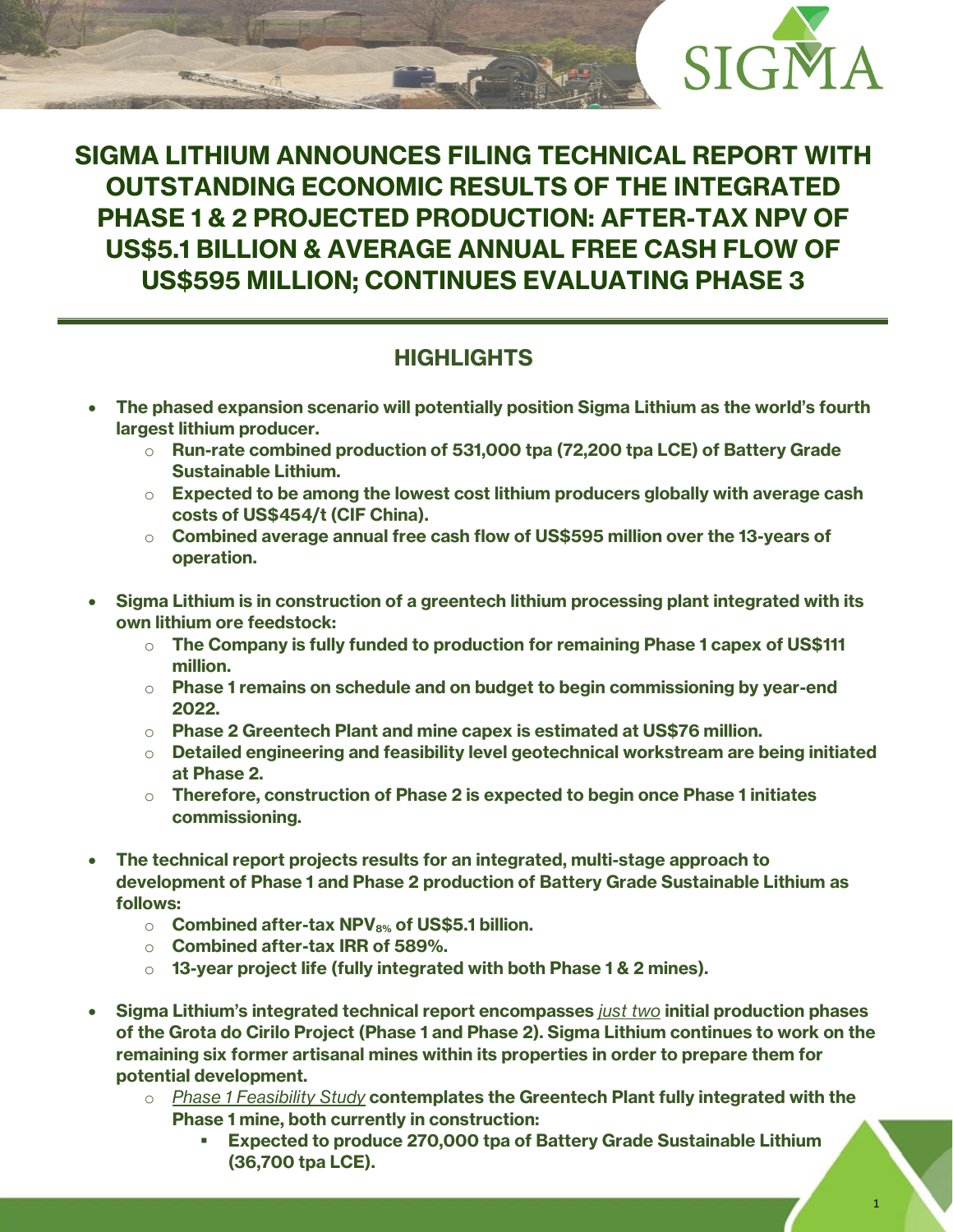

- **Estimates annual steady-state free cash flow of US\$455 million over the 8 years of operation.**
- **After-tax NPV8% of US\$2.6 billion, IRR of 571% over an 8-year operating life, and payback period of just 3 months.**
- **Average All-In Sustaining Costs projected to be US\$459/t (cash production costs plus royalties and transportation costs CIF China)**
- o *Phase 2 Pre-Feasibility Study* **evaluates a second "twin" Greentech Plant fully integrated with the Phase 2 mine:**
	- **Expected to produce an additional 261,100 tpa of Battery Grade Sustainable Lithium (35,500 tpa LCE).**
	- **Estimates annual steady-state free cash flow of US\$342 million over the 12 years of operation.**
	- **After-tax NPV8% of US\$2.4 billion, IRR of 764% over a 12-year operating life, and payback period of just 2 months.**
	- **Average All-In Sustaining Costs projected to be US\$453/t (cash production costs plus royalties and transportation costs CIF China)**
- o *Phase 3 preliminary economic assessment:* **targeted for summer 2022, with the goal of planning a potential Phase 3 production expansion from its existing estimated 59 million tonnes of mineral resources (50.3 million tonnes of measured and indicated mineral resources and 8.6 million tonnes of inferred mineral resources).**
- **Combined Phase 1 + Phase 2 has the potential to be one of the lowest-cost operations globally of Battery Grade Sustainable Lithium.**
	- o **Significant cost advantage from vertical integration with Sigma Lithium's 33.6 million tonnes of estimated high-grade mineral reserves.**
	- o **Phase 1 spodumene ore feed grade of 1.55% Li2O, Phase 2 spodumene ore feed grade of 1.37% Li2O.**
	- o **Average FOB Cash Costs of US\$340/t (FOB Greentech Plant, at operation's truck bay).**
	- o **Average CIF Cash Costs of US\$454/t (CIF China).**
- **Sigma Lithium is expected to produce the world's most environmentally responsible lithium:**
	- o **100% of the tailings to be dry stacked.**
	- o **100% clean, renewable hydro power.**
	- o **100% of the water recirculated/reused in the plant – and sourced from a river with "high chemical levels of raw sewage contamination".**
- **Grota do Cirilo is located in Brazil, a tier-1 metals and mining operating jurisdiction with existing complete infrastructure: transmission power lines, roads and ports.**
	- o **Close proximity to the emerging Atlantic supply chain for electric vehicles in North America and Europe.**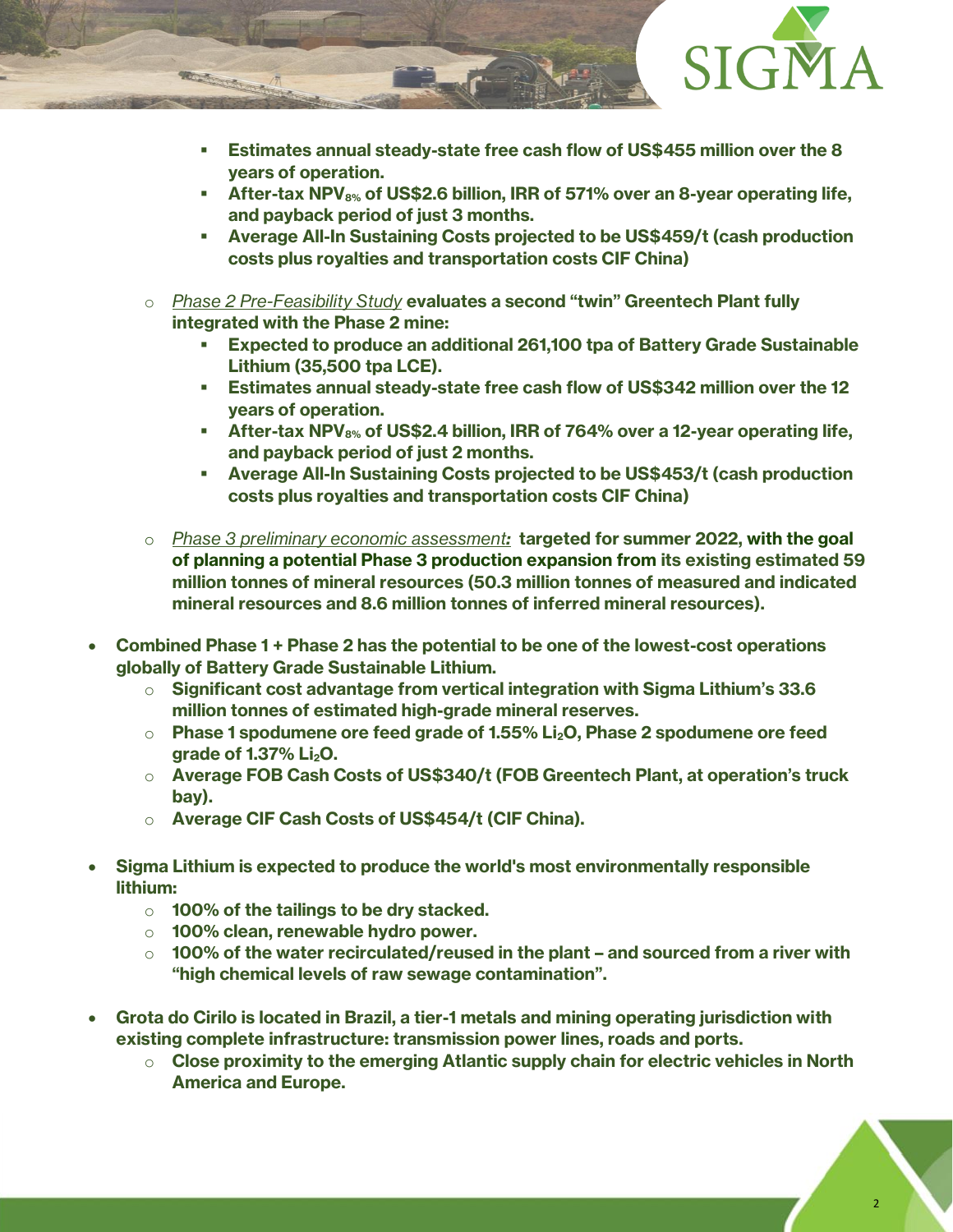

**VANCOUVER, CANADA -- (May 26, 2022) - SIGMA Lithium Corporation** ("**Sigma Lithium**" or the "**Company**") **(NASDAQ: SGML, TSXV: SGML),** dedicated to powering the next generation of electric vehicles with environmentally sustainable and high-purity lithium, is pleased to announce the filing of its Phase 1 DFS and Phase 2 PFS Update of the NI 43-101 Technical Report (the "**Consolidated Technical Report**") for its 100% owned Grota do Cirilo Project (the "**Project**" or "**Grota do Cirilo**"). The Consolidated Technical Report incorporates the Phase 1 Feasibility Study and a Phase 2 Pre-Feasibility Study, and demonstrates robust combined economics, highlighted by a combined aftertax NPV $_{8\%}$  of US\$5.1 billion and combined after-tax IRR of 589%.

"*With Phase 1 funded and in construction, we are delighted to share our progress on Phase 2 and the combined economics of this fully-integrated lithium project*" says Ana Cabral-Gardner, Co-CEO and Co-Chairperson of Sigma Lithium. "*We remain focused on delivering Battery Grade Sustainable Lithium for the electric vehicle supply chain, while continuing to focus on lifting the most vulnerable members of our local communities in Vale do Jequitinhonha, Brazil*"

The Consolidated Technical Report considers a fully integrated and environmentally sustainable production of battery grade high purity lithium concentrate ("**Battery Grade Sustainable Lithium**"), with feedstock spodumene ore sourced from its **Phase 1** and **Phase 2 lithium deposits**. The combined operation increases average run-rate production to 531,000 tpa of Battery Grade Sustainable Lithium. Additionally, Grota do Cirilo's operating life has been extended by more than 50% to 13 years with the addition of Phase 2 production from the initial 8 years in the Phase 1 Feasibility Study.

The Consolidated Technical Report estimates US\$76 million of additional capital expenditures to build a "second production line" to produce Battery Grade Sustainable Lithium in a Phase 2.

The key factors influencing the robust Consolidated Technical Report economics include:

- high average feed grades of 1.55% Li<sub>2</sub>O for Phase 1 and 1.37% Li<sub>2</sub>O for Phase 2; and
- the superior recovery rates achieved by the greentech plant in the dense media separation ("**DMS**") circuit of 65.0% for Phase 1 and 57.9% for Phase 2.

The Company expects to announce an updated mineral resource estimate in the second quarter of 2022, with the goal of determining the potential for a further production expansion ("**Phase 3**"). A Preliminary Economic Assessment on Phase 3 is expected to be completed at the end of the second quarter or early in the third quarter of 2022.

The Company has filed the Consolidated Technical Report and it is available on SEDAR [\(www.sedar.com\)](http://www.sedar.com/), EDGAR [\(www.sec.gov\)](http://www.sec.gov/) and the Company's corporate website. The Consolidated Technical Report is NI 43-101 compliant and was issued on May 25, 2022. The Consolidated Technical Report was prepared for Sigma Lithium by: Homero Delboni Jr., MAusIMM, Promon Engenharia; Marc-Antoine Laporte, P.Geo, SGS Canada Inc; Jarrett Quinn, P.Eng., Primero Group Americas; Porfirio Cabaleiro Rodriguez, (MEng), FAIG, GE21 Consultoria Mineral; and Brian Talbot, FAusIMM, Rtek Pty Ltd.

## **Integrated Economic Analysis**

The Grota do Cirilo Phase 1 and Phase 2 after-tax NPV8% and after-tax IRR of US\$5.1 billion and 589% were calculated based on an average annual production run-rate of 531,000 tonnes of Battery Grade Sustainable Lithium and a 13 year operating life. A financial summary for the Project is included in Table 1 below, which demonstrates the robust economics for the production of Battery Grade Sustainable Lithium for the following concentrations of lithium oxide: 6.0%, 5.5% and 5.2%.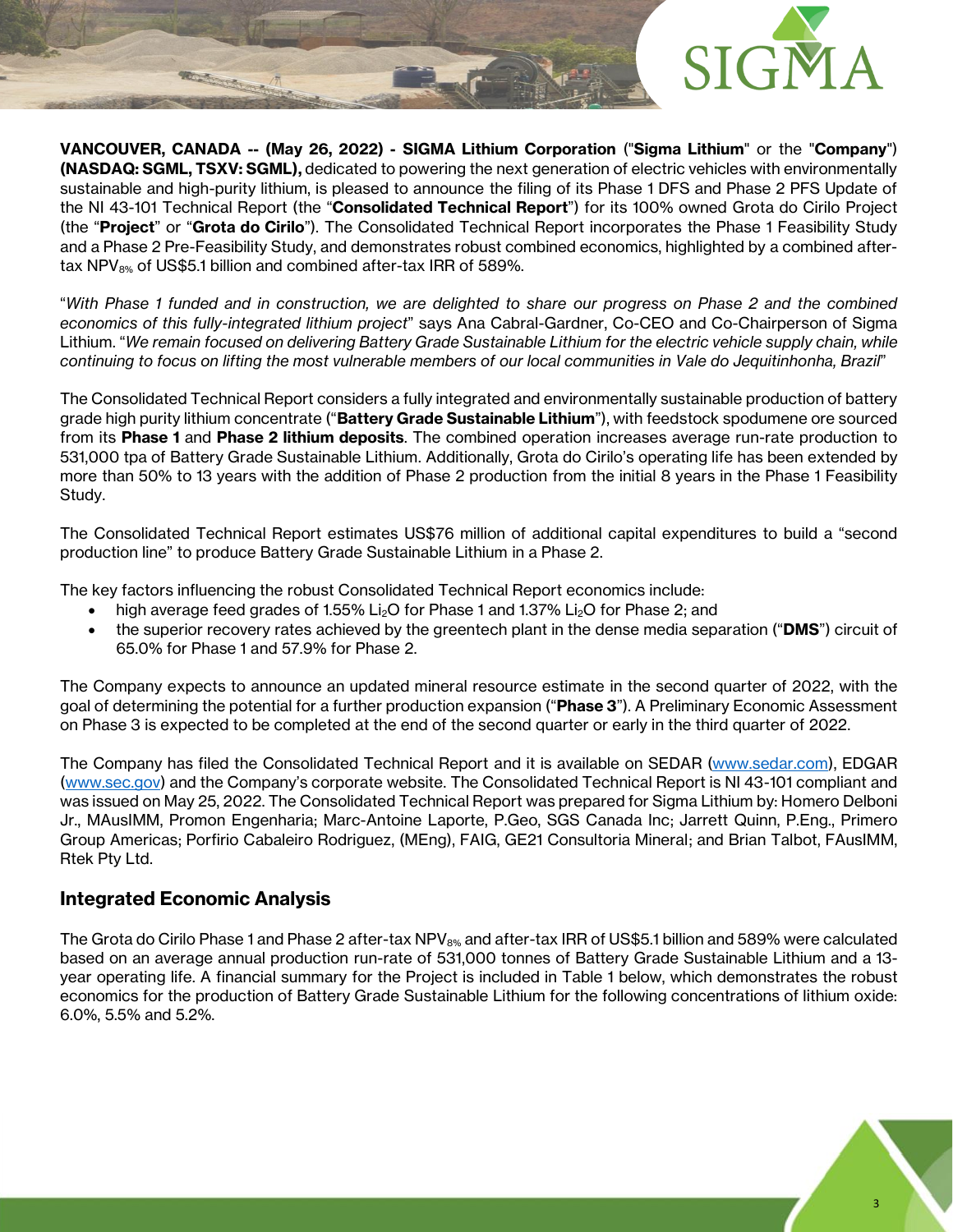

### **Table 1: Phase 1 & 2 Financial Summary**

| <b>Base Case Phase 1 &amp; 2</b>                     | 6.0% Li2O        | 5.5% Li2O        | 5.2% Li2O        |
|------------------------------------------------------|------------------|------------------|------------------|
| <b>Economic Analysis</b>                             |                  |                  |                  |
| After-Tax Net Present Value (@ 8% Discount Rate)     | US\$4.0 Billion  | US\$5.1 Billion  | US\$5.4 Billion  |
| After-Tax Internal Rate of Return                    | 495%             | 589%             | 624%             |
| <b>Revenues, Cash Flow and Capex</b>                 |                  |                  |                  |
| <b>Operating Life</b>                                | 13 years         | 13 years         | 13 years         |
| Battery Grade Lithium Run-Rate Production            | 440,400 tpa      | 531,000 tpa      | 561,700 tpa      |
| Lithium Carbonate Equivalent Run-Rate Production     | 65,300 tpa LCE   | 72,200 tpa LCE   | 72,200 tpa LCE   |
| Average Annual Revenue                               | <b>US\$756 M</b> | <b>US\$915 M</b> | <b>US\$968 M</b> |
| Average Annual After-Tax Free Cash Flow              | <b>US\$472 M</b> | <b>US\$595 M</b> | <b>US\$637 M</b> |
| <b>Costs per tonne of Lithium</b>                    |                  |                  |                  |
| <b>Total Cash Cost at Production</b>                 | US\$399/t        | US\$340/t        | US\$325/t        |
| All-in Sustaining Cost (CIF China)                   | <b>US\$515/t</b> | <b>US\$455/t</b> | US\$440/t        |
| Phase 1 Lithium Recovery Rate (DMS)                  | 60.4%            | 65.0%            | 65.0%            |
| Phase 2 Lithium Recovery Rate (DMS)                  | 50.9%            | 57.9%            | 57.9%            |
| Integrated Costs (per tonne of lithium)              |                  |                  |                  |
| Mining costs                                         | US\$236/t        | <b>US\$194/t</b> | <b>US\$184/t</b> |
| Greentech Plant Processing costs                     | <b>US\$69/t</b>  | <b>US\$57/t</b>  | <b>US\$54/t</b>  |
| G&A costs                                            | <b>US\$30/t</b>  | <b>US\$25/t</b>  | <b>US\$24/t</b>  |
| Transportation costs (Mine to CIF China)             | <b>US\$114</b>   | <b>US\$114</b>   | <b>US\$114</b>   |
| <b>Spodumene Mined Feedstock for Greentech Plant</b> |                  |                  |                  |
| Total quantity mined                                 | 33.6 Mt          | 33.6 Mt          | 33.6 Mt          |
| Annual run of mine (ROM)                             | 2.6 Mtpa         | 2.6 Mtpa         | 2.6 Mtpa         |

Table 2 below highlights the robust Phase 1 only standalone economics for the production of Battery Grade Sustainable Lithium for the following concentrations of lithium oxide: at 6.0%, 5.5% and 5.2%.

### **Table 2: Phase 1 Only Financial Summary**

| <b>Base Case Phase 1 Only</b>                    | 6.0% Li2O              | 5.5% Li2O              | 5.2% Li2O              |
|--------------------------------------------------|------------------------|------------------------|------------------------|
| <b>Economic Analysis</b>                         |                        |                        |                        |
| After-Tax Net Present Value (@ 8% Discount Rate) | <b>US\$2.2 Billion</b> | <b>US\$2.6 Billion</b> | <b>US\$2.8 Billion</b> |
| After-Tax Internal Rate of Return                | 482%                   | 571%                   | 606%                   |
| After-Tax Payback Period                         | 3 months               | 3 months               | 2 months               |
| <b>Revenues, Cash Flow and Capex</b>             |                        |                        |                        |
| <b>Operating Life</b>                            | 8 years                | 8 years                | 8 years                |
| Battery Grade Lithium Run-Rate Production        | 230,000 tpa            | 270,000 tpa            | 285,600 tpa            |
| Lithium Carbonate Equivalent Run-Rate Production | 34,100 tpa LCE         | 36,700 tpa LCE         | 36,700 tpa LCE         |
| Average Annual Revenue                           | <b>US\$575 M</b>       | <b>US\$675 M</b>       | <b>US\$714 M</b>       |
| Average Annual After-Tax Free Cash Flow          | <b>US\$376 M</b>       | <b>US\$455 M</b>       | <b>US\$485 M</b>       |
| Costs per tonne of Lithium                       |                        |                        |                        |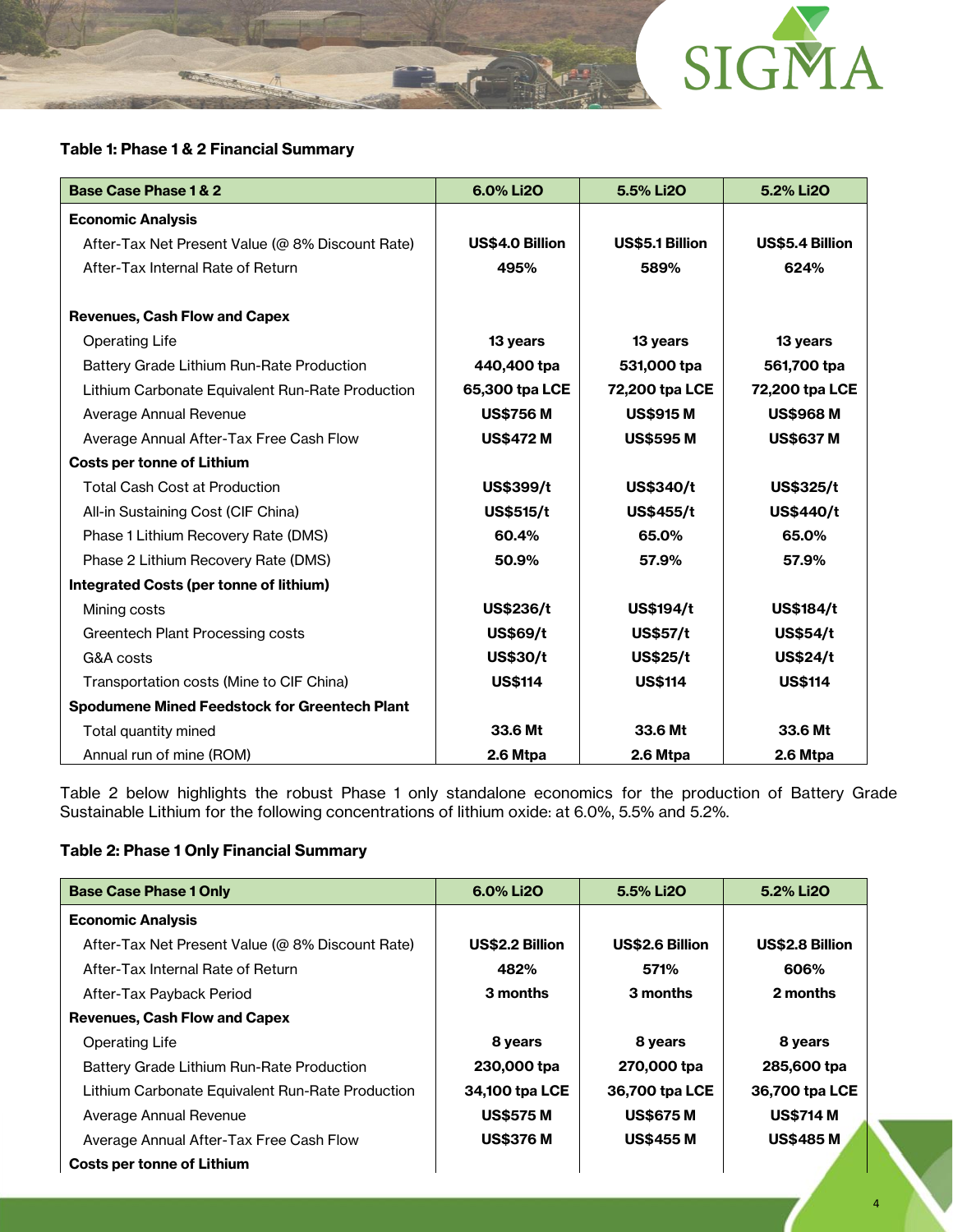

| <b>Total Cash Cost at Production</b>                 | US\$386/t        | US\$339/t        | <b>US\$324/t</b> |
|------------------------------------------------------|------------------|------------------|------------------|
| All-in Sustaining Cost (CIF China)                   | <b>US\$506/t</b> | <b>US\$459/t</b> | <b>US\$444/t</b> |
| Lithium Recovery Rate (DMS)                          | 60.4%            | 65.0%            | 65.0%            |
| Integrated Costs (per tonne of lithium)              |                  |                  |                  |
| Mining costs                                         | <b>US\$229/t</b> | <b>US\$195/t</b> | <b>US\$185/t</b> |
| Greentech Plant Processing costs                     | <b>US\$65/t</b>  | <b>US\$56/t</b>  | <b>US\$53/t</b>  |
| G&A costs                                            | <b>US\$21/t</b>  | <b>US\$18/t</b>  | <b>US\$17/t</b>  |
| Transportation costs (Mine to CIF China)             | <b>US\$119/t</b> | <b>US\$119/t</b> | <b>US\$119/t</b> |
| <b>Spodumene Mined Feedstock for Greentech Plant</b> |                  |                  |                  |
| Total quantity mined                                 | 11.8 Mt          | 11.8 Mt          | 11.8 Mt          |
| Annual run of mine (ROM)                             | 1.5 Mtpa         | 1.5 Mtpa         | 1.5 Mtpa         |
| Spodumene ore feed grade LOM average                 | 1.55%            | 1.55%            | 1.55%            |

Table 3 below highlights the robust Phase 2 only standalone economics for the production of Battery Grade Sustainable Lithium for the following concentrations of lithium oxide: at 6.0%, 5.5% and 5.2%.

### **Table 3: Phase 2 Only Financial Summary**

| <b>Base Case Phase 2 Only</b>                        | 6.0% SC          | 5.5% SC          | 5.2% SC          |
|------------------------------------------------------|------------------|------------------|------------------|
| <b>Economic Analysis</b>                             |                  |                  |                  |
| After-Tax Net Present Value (@ 8% Discount Rate)     | <b>US\$1.9 B</b> | <b>US\$2.4 B</b> | <b>US\$2.6 B</b> |
| After-Tax Internal Rate of Return                    | 601%             | 764%             | 813%             |
| After-Tax Payback Period                             | 2 months         | 2 months         | 2 months         |
| <b>Revenues, Cash Flow and Capex</b>                 |                  |                  |                  |
| <b>Operating Life</b>                                | 12 years         | 12 years         | 12 years         |
| Battery Grade Lithium Run-Rate Production            | 210,400 tpa      | 261,100 tpa      | 276,100 tpa      |
| Lithium Carbonate Equivalent Run-Rate Production     | 31,200 tpa LCE   | 35,500 tpa LCE   | 35,500 tpa LCE   |
| Average Annual Revenue                               | <b>US\$436 M</b> | <b>US\$541M</b>  | <b>US\$573 M</b> |
| Average Annual After-Tax Free Cash Flow              | <b>US\$260 M</b> | <b>US\$342 M</b> | <b>US\$366 M</b> |
| <b>Costs per tonne of Lithium</b>                    |                  |                  |                  |
| <b>Total Cash Cost at Production</b>                 | <b>US\$408/t</b> | US\$340/t        | <b>US\$325/t</b> |
| All-in Sustaining Cost (CIF China)                   | <b>US\$521/t</b> | <b>US\$453/t</b> | US\$437/t        |
| Lithium Recovery Rate (DMS)                          | 50.9%            | 57.9%            | 57.9%            |
| Integrated Costs (per tonne of lithium)              |                  |                  |                  |
| Mining costs                                         | <b>US\$240/t</b> | US\$194/t        | <b>US\$183/t</b> |
| Greentech Plant Processing costs                     | <b>US\$72/t</b>  | <b>US\$58/t</b>  | <b>US\$55/t</b>  |
| G&A costs                                            | <b>US\$37/t</b>  | <b>US\$30/t</b>  | <b>US\$28/t</b>  |
| Transportation costs (Mine to CIF China)             | <b>US\$110/t</b> | <b>US\$110/t</b> | <b>US\$110/t</b> |
| <b>Spodumene Mined Feedstock for Greentech Plant</b> |                  |                  |                  |
| Total quantity mined                                 | 21.8 Mt          | 21.8 Mt          | 21.8 Mt          |
| Annual run of mine (ROM)                             | 1.8 Mtpa         | 1.8 Mtpa         | 1.8 Mtpa         |
| Spodumene ore feed grade LOM average                 | 1.37%            | 1.37%            | 1.37%            |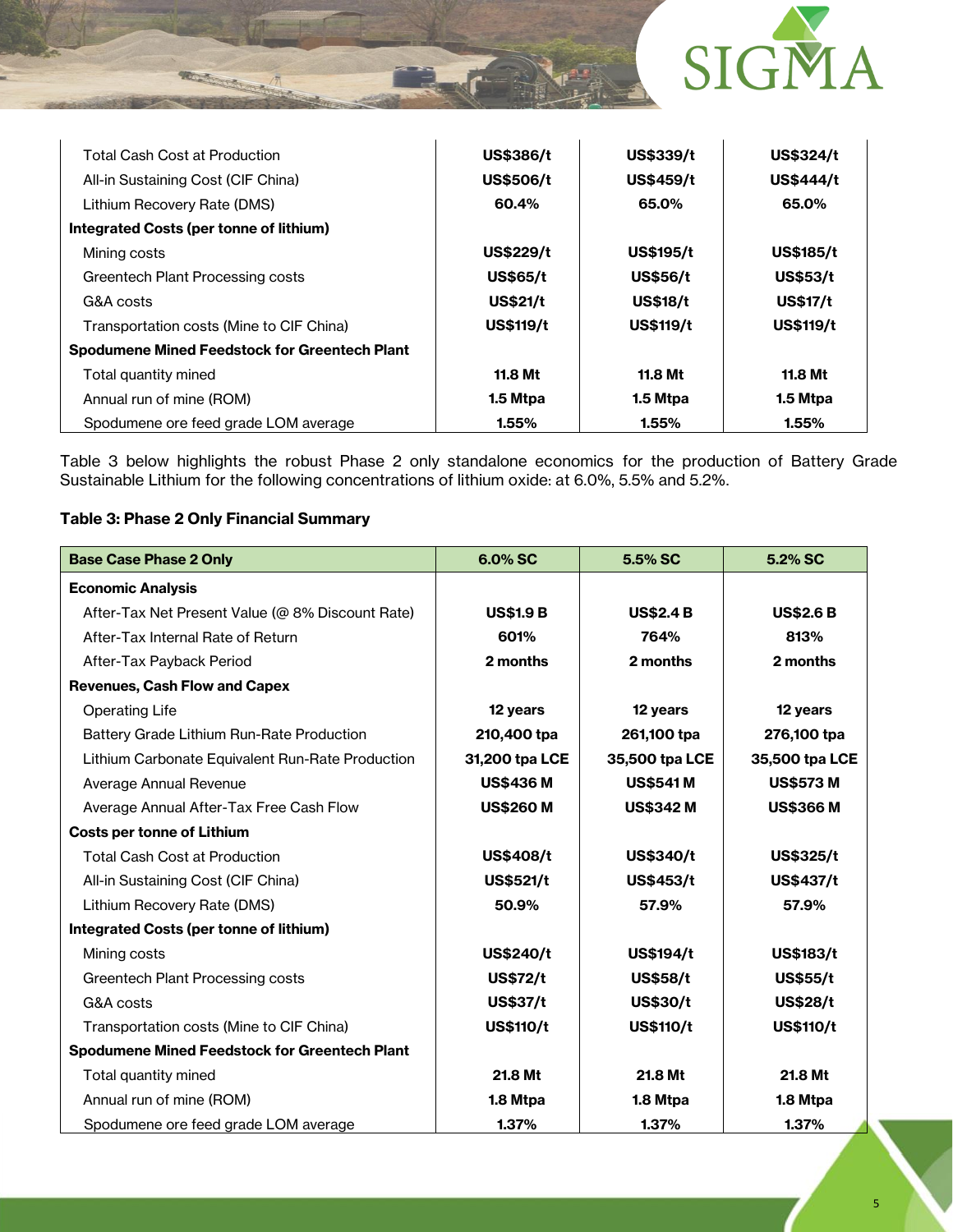

Grota do Cirilo's average revenue and operating costs per tonne of Battery Grade Sustainable Lithium are outlined in Table 4 below. The lithium prices forecasted are based on the Benchmark Mineral Intelligence curve of battery grade lithium hydroxide (LiOH) shown in Figure 1, with the price of the Battery Grade Sustainable lithium calculated based on a fixed percentage of 9% of the LiOH price. This is based on an average Battery Grade Sustainable Lithium price of US\$3,159/t for 2022 to 2026, with a long-term Battery Grade Sustainable Lithium price of US\$1,710/t from 2027 to 2035.

### **Figure 1: Battery Grade LiOH & SC Price Forecast (US\$/t)**



Sigma Expected Contract Price  $\longrightarrow$  Lithium Hydroxide Battery Grade Global Prevailing Price

### **Table 4: Grota do Cirilo Integrated Estimated Revenue and Operating Costs**

| \$3,606<br>\$3,492<br>\$4,000<br>\$3,364                                            |                                                                                                                     | \$50,000                                                        |
|-------------------------------------------------------------------------------------|---------------------------------------------------------------------------------------------------------------------|-----------------------------------------------------------------|
| \$2,840<br>\$2,493<br>\$40,065<br>\$3,000<br>\$38,800<br>\$37,380                   |                                                                                                                     | \$40,000                                                        |
| \$1,889<br>\$1,737<br>\$1,650<br>\$31,550<br>\$2,000<br>\$27,700                    | \$1,674<br>\$1,701<br>\$1,632<br>\$1,605                                                                            | LIOH Forecast (US\$/t)<br>\$1,756<br>\$1,742<br>\$30,000        |
| \$20,990<br>\$1,000<br>\$19,299<br>\$18,335                                         | \$18,901<br>$\left( \textcolor{red}{\$18,136} \right) \!\!\!\!\left( \textcolor{red}{\$18,595} \right)$<br>\$17,830 | \$20,000<br>\$19,513<br>\$19,360                                |
| 2022E 2023E 2024E 2025E 2026E 2027E 2028E 2029E 2030E 2031E 2032E 2033E 2034E 2035E |                                                                                                                     | \$10,000                                                        |
| ble 4: Grota do Cirilo Integrated Estimated Revenue and Operating Costs             |                                                                                                                     |                                                                 |
| <b>Estimated Revenue, Operating Cost and After-Tax Earnings</b>                     |                                                                                                                     | <b>Annual Average Economics (1)</b><br>(13 Year Operating Life) |
|                                                                                     | (US\$ MM)                                                                                                           | (US\$/t)                                                        |
|                                                                                     |                                                                                                                     |                                                                 |
| <b>Gross Revenue</b>                                                                | \$915                                                                                                               | \$2,247                                                         |
| <b>Less: Realization costs</b>                                                      | (\$26)                                                                                                              | (\$63)                                                          |
| (-) CFEM Royalty                                                                    | (\$18)                                                                                                              | (\$45)                                                          |
| (-) Other Royalties                                                                 | (\$7)                                                                                                               | (\$18)                                                          |
| (-) Commercial Discount                                                             |                                                                                                                     |                                                                 |
| <b>Net Revenues</b>                                                                 | \$889                                                                                                               | \$2,184                                                         |
| <b>Less: Site Operating Costs</b>                                                   | (\$159)                                                                                                             | (\$390)                                                         |
| (-) Mining                                                                          | (\$79)                                                                                                              | (\$194)                                                         |
| (-) Processing                                                                      | (\$23)                                                                                                              | (\$57)                                                          |
| (-) Transport                                                                       | (\$46)                                                                                                              | (\$114)                                                         |
| (-) Selling, General & Administration                                               | (\$10)                                                                                                              | (\$25)                                                          |
| (-) Depreciation                                                                    | (\$27)                                                                                                              | (\$67)                                                          |
| <b>EBIT</b>                                                                         | \$703                                                                                                               | \$1,727                                                         |
| % EBIT Margin                                                                       | 79%                                                                                                                 | 79%                                                             |
| (-) Taxes                                                                           | (\$107)                                                                                                             | (\$263)                                                         |
| <b>After-Tax Earnings</b>                                                           | \$596                                                                                                               | \$1,463                                                         |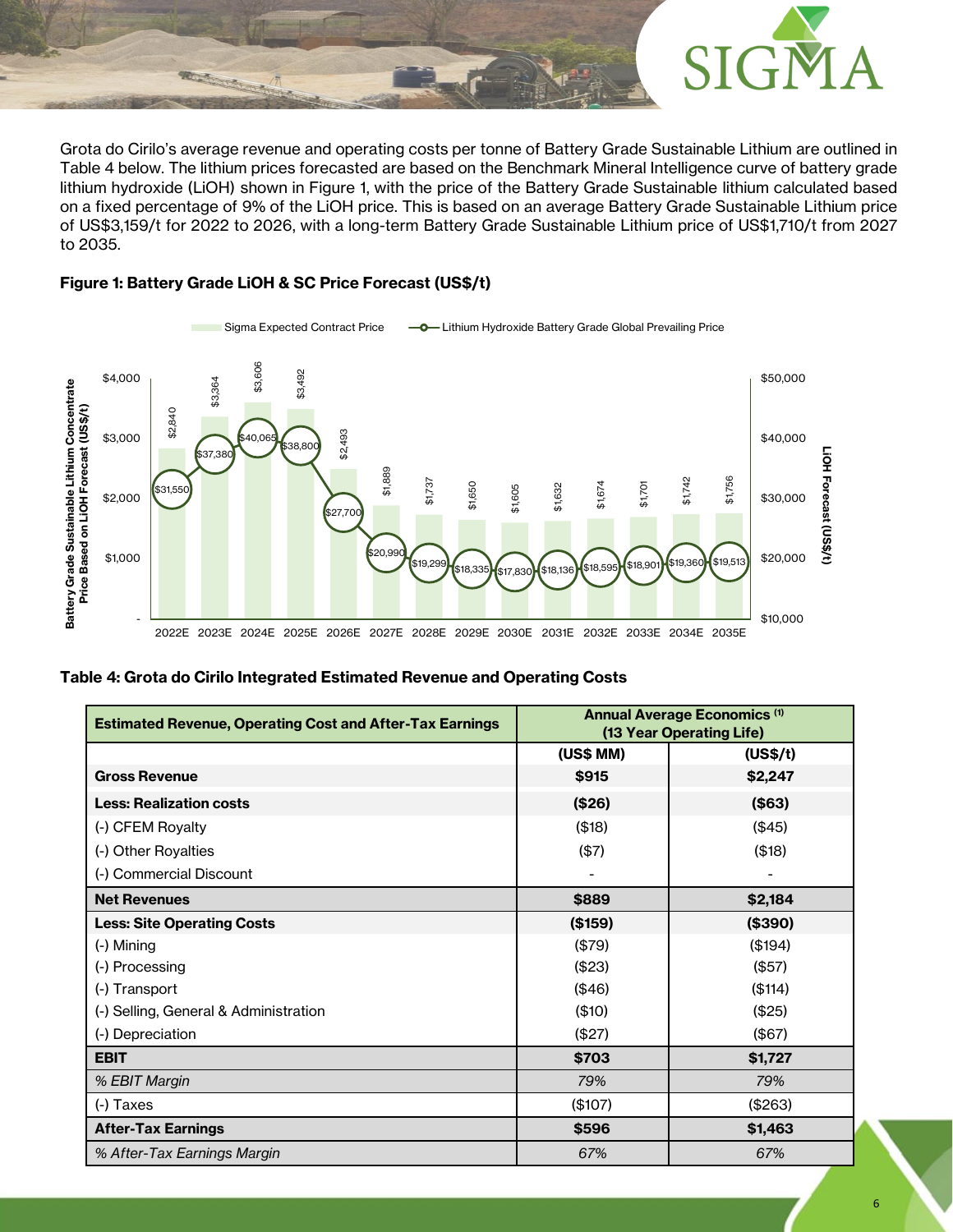

(1) Based on the production of Battery Grade Sustainable Lithium at 5.5%

Given the relatively low capital intensity of the Project, the after-tax NPV $_{8\%}$  shows low sensitivity to changes in capex, BRL/USD exchange rate and operating expenses. Grota do Cirilo's after-tax NPV $_{8\%}$  is more sensitive to variations in Battery Grade Sustainable Lithium prices, as reflected in Figure 2 below.



## **Figure 2: Grota do Cirilo After-Tax NPV8% Sensitivity Analysis to Price Changes (US\$ billion)**

## **Capital Expenditures**

In addition to the remaining US\$111 million pre-production Phase 1 capex (which is already fully funded), the Consolidated Technical Report estimates US\$76 million of additional capex to build a "second production line" to produce Battery Grade Sustainable Lithium process in a Phase 2. This Phase 2 expansion is expected to be constructed during the first year of production for Phase 1 at the Project, with Phase 2 production expected to commence in the second year of production.

The Phase 1 capex was estimated at a FEL3 level of engineering detail, whereby the engineering firms provided **pricing quotations** from qualified suppliers for all areas of construction (summarized in Table 5 below).

• This FEL3 quoting exercise was led by the procurement teams at Promon Engenharia Ltda., for infrastructure, services, buildings and bulk earthworks; Primero Group Ltd ("**Primero**") for crushing plant and DMS plant; and GE21 Consultoria Mineral ("**GE21**") for mining.

The pre-production Phase 2 capex to construct the "second production line" (including all direct and indirect costs and contingencies in each line item) is summarized in Table 5 below and was estimated with an accuracy of ±25%.

• Primero provided the estimates related to infrastructure, services, buildings, bulk earthworks, crushing and DMS. GE21 provided the estimates related to mining capex.

### **Table 5: Capex to Commercial Production**

| <b>Item</b>          | Phase 1 (Year 1) (1) | Phase 2 (Year 2) $(2)$ |
|----------------------|----------------------|------------------------|
|                      | (US\$M)              | (US\$M)                |
| Mine                 | \$8.5                | \$2.3                  |
| <b>Process Plant</b> | \$69.8               | \$53.9                 |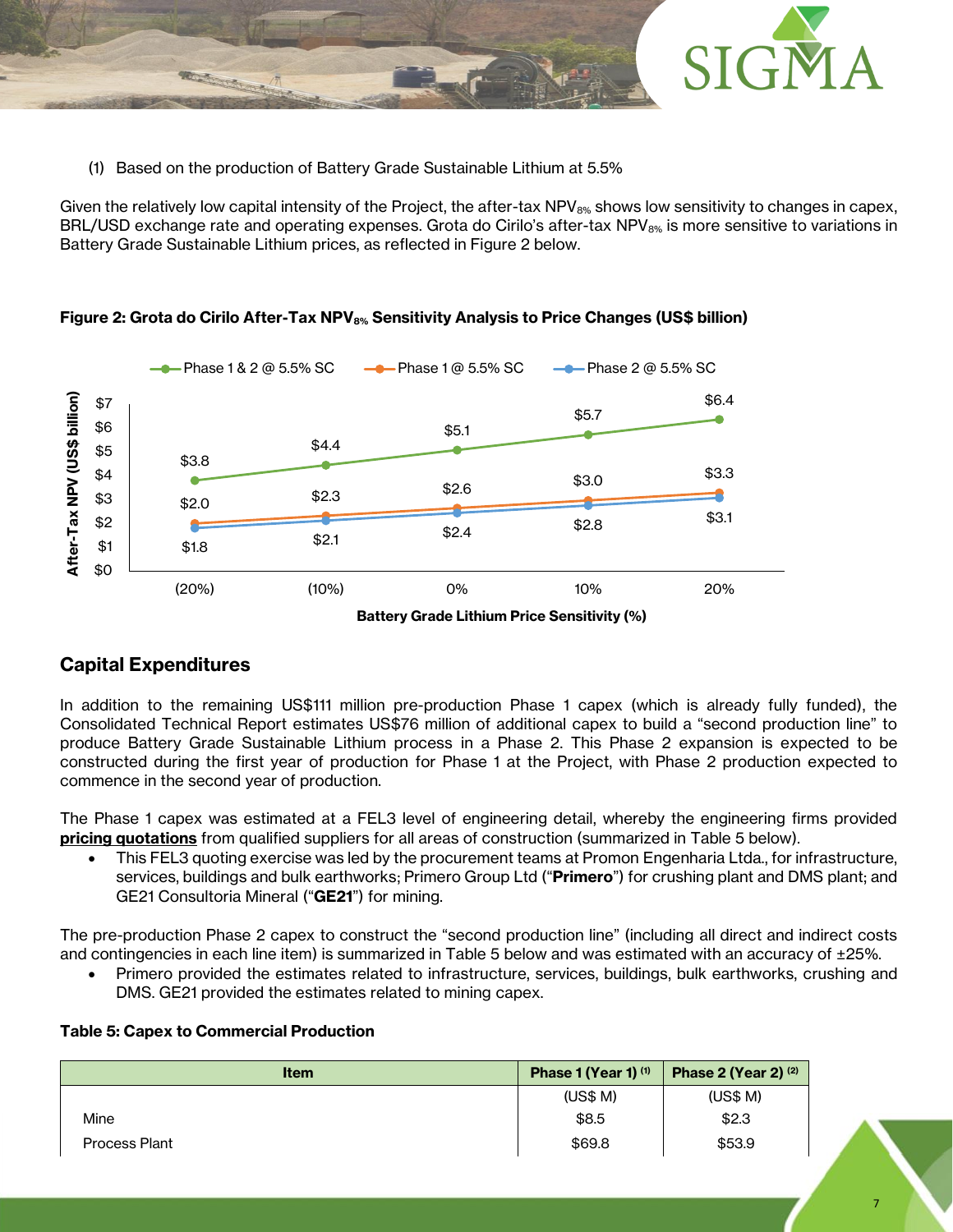

| <b>Total Capex to Commercial Production</b>      | \$110.9  | \$75.7  |
|--------------------------------------------------|----------|---------|
| Capex already Disbursed During Construction      | (\$20.7) |         |
| Tax Incentives (Savings)                         | (\$5.9)  | (\$3.5) |
| Working Capital During Plant Commissioning       | \$6.1    | \$1.0   |
| Operational and ESG Expenses During Construction | \$9.8    | \$3.2   |
| <b>Substation &amp; Utility Power Supply</b>     | \$7.4    |         |
| <b>Engineering Services</b>                      | \$19.2   | \$11.6  |
| Environmental Equipment (Water & Dry Stacking)   | \$16.6   | \$7.3   |
|                                                  |          |         |

*(1) The operating life capital is estimated at US\$3.2 M (including contingency) for replacement of key plant components over the Phase 1 operating life, considering the modelled operating life and useful life of major equipment items. The sustaining capex is mainly for the crushing area and allows for crusher rebuilds (replacements).*

*(2) The operating life capital is estimated at US\$166.9 M and includes capitalized stripping of US\$56.7 M in year 6, US\$52.9 M in year 7 and US\$50.8 M in year 8.*

## **All-In Sustaining Cost**

The operating cost estimate is based on an owner-operated model with contract mining. Table 6 below shows the anticipated average operating costs over the operating life.

Mining costs were estimated based on a quoted proposal from a large Brazilian mining contractor, selected after an extensive tender process by the Company and its mining consultant, GE21.

Grota do Cirilo Battery Grade Sustainable Lithium is forecasted to have very low All-in Sustaining Costs (CIF China) of US\$455/t, mainly as a result of the following:

- high-grade and low impurities, as well as large crystal mineralization of the spodumene feed;
- high recoveries achieved in the green tech plant DMS;
- low overall processing costs of the DMS, resulting from its streamlined processing circuit (with less processing steps), therefore utilizing less electricity, water and chemical ingredients than a typical lithium flotation plant; and
- low local G&A costs in Brazil.

Grota do Cirilo's mining costs have decreased from the standalone Phase 1 operation partially as a result of a lower Phase 2 strip ratio (waste mined per ore mined) of 12.5 versus the Phase 1 strip ratio of 16.6.

## **Table 6: Grota do Cirilo Operating Cost Estimate**

| <b>Operating Cost Category</b>            | US\$/t SC |
|-------------------------------------------|-----------|
| Mining                                    | \$194     |
| Processing                                | \$57      |
| G&A                                       | \$25      |
| Royalties                                 | \$63      |
| <b>Total Cash Cost (FOB)</b>              | \$340     |
| Transport & Ocean Freight Costs           | \$114     |
| <b>Total Cash Cost (CIF China)</b>        | \$454     |
| Sustaining                                | \$2       |
| <b>All-In Sustaining Cost (CIF China)</b> | \$455     |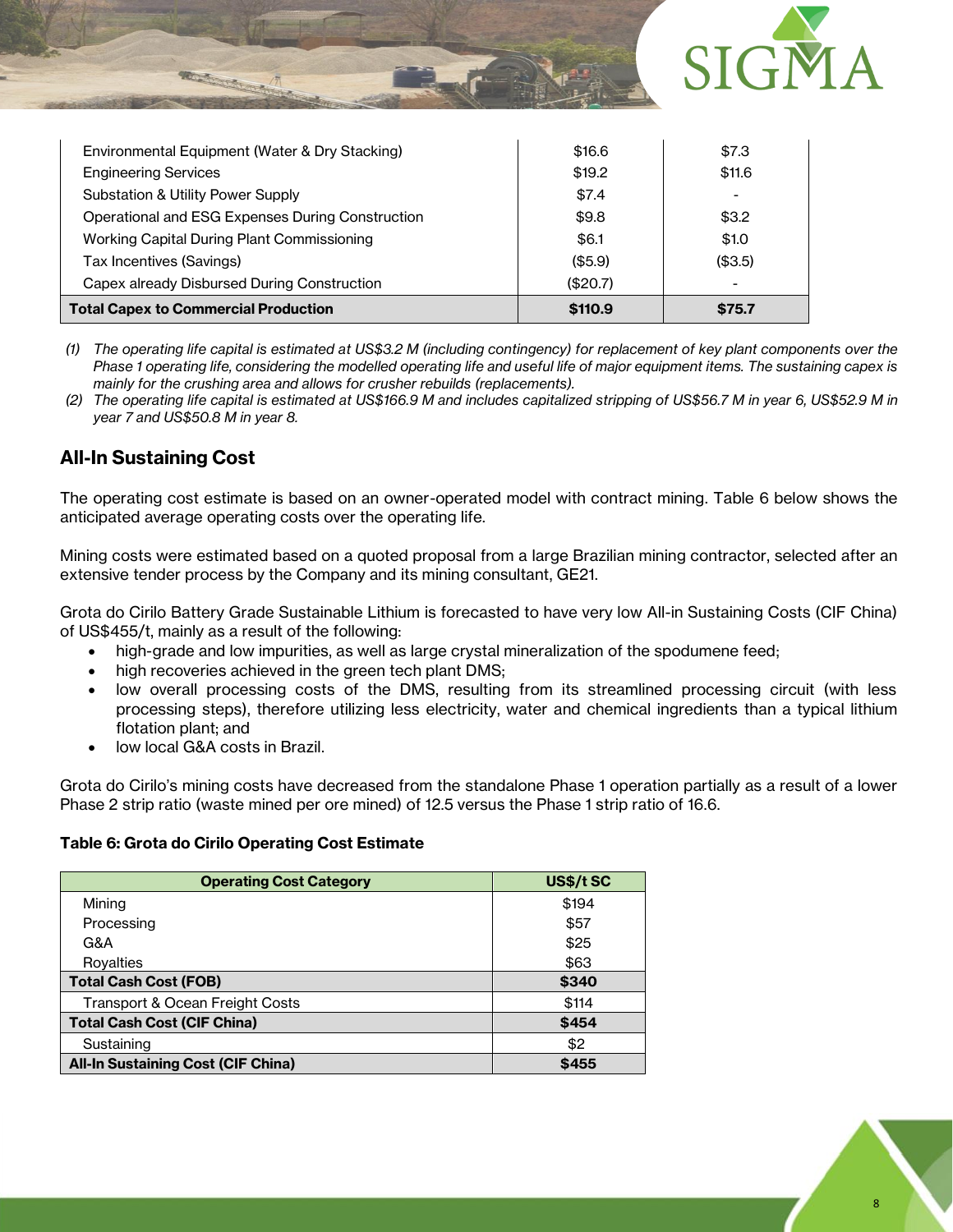

# **QUALIFIED PERSONS**

The mining and mineral reserve estimates in this news release has been reviewed and approved by Porfirio Cabaleiro Rodriguez P.Eng, Mining Engineer of GE21 Consultoria Mineral Brazil. Mr. Rodriguez is a Qualified Person as defined by National Instrument 43-101 and is independent of Sigma Lithium.

The technical and scientific information related to geology and mineral resource estimate in this news release has been reviewed and approved by Marc-Antoine Laporte P.Geo., M.Sc., of SGS Geological Services. Mr. Laporte is a Qualified Person as defined by National Instrument 43-101 and is independent of Sigma Lithium.

The financial information in this news release has been reviewed and approved by Brian Talbot BSc Engineering (Chemical), FAusIMM. Mr. Talbot is a Qualified Person as defined by National Instrument 43-101 and is independent of Sigma Lithium.

The technical and scientific information related to DMS recoveries in this news release has been reviewed and approved by Jarrett Quinn, P.Eng., Primero Group Americas Inc. Mr. Quinn is a Qualified Person as defined by National Instrument 43-101 and is independent of Sigma Lithium.

## **ABOUT SIGMA LITHIUM CORPORATION**

Sigma Lithium (NASDAQ: SGML, TSXV: SGML) is a Canadian company dedicated to powering the next generation of electric vehicle batteries with environmentally sustainable and high-purity lithium.

Sigma Lithium is currently in construction at its wholly owned Grota do Cirilo Project in Brazil, which includes a stateof-the-art, green-tech processing plant that uses 100% renewable energy, 100% recycled water and 100% dry-stack tailings. The project also represents one of the largest and highest-grade hard rock lithium spodumene deposits in the Americas. Since inception, Sigma has devoted itself to strong ESG practices, from its ongoing support of local communities to its goal of achieving net zero by 2024. For more information about Sigma Lithium, visit <https://www.sigmalithiumresources.com/>

## **FOR ADDITIONAL INFORMATION PLEASE CONTACT**

**Jamie Flegg**, Chief Development Officer (Toronto) +1 (604) 706-1087 [jamie.flegg@sigmaca.com](mailto:jamie.flegg@sigmaca.com)

**Vítor Ornelas**, Manager, Corporate Development & Investor Relations [vitor.ornelas@sigmaca.com](mailto:vitor.ornelas@sigmaca.com)

## **Sigma Lithium**

in [Sigma Lithium](https://www.linkedin.com/company/sigma-lithium-resources)

- [@sigmalithium](https://www.instagram.com/sigmalithium/)
- [@SigmaLithium](https://twitter.com/SigmaLithium)